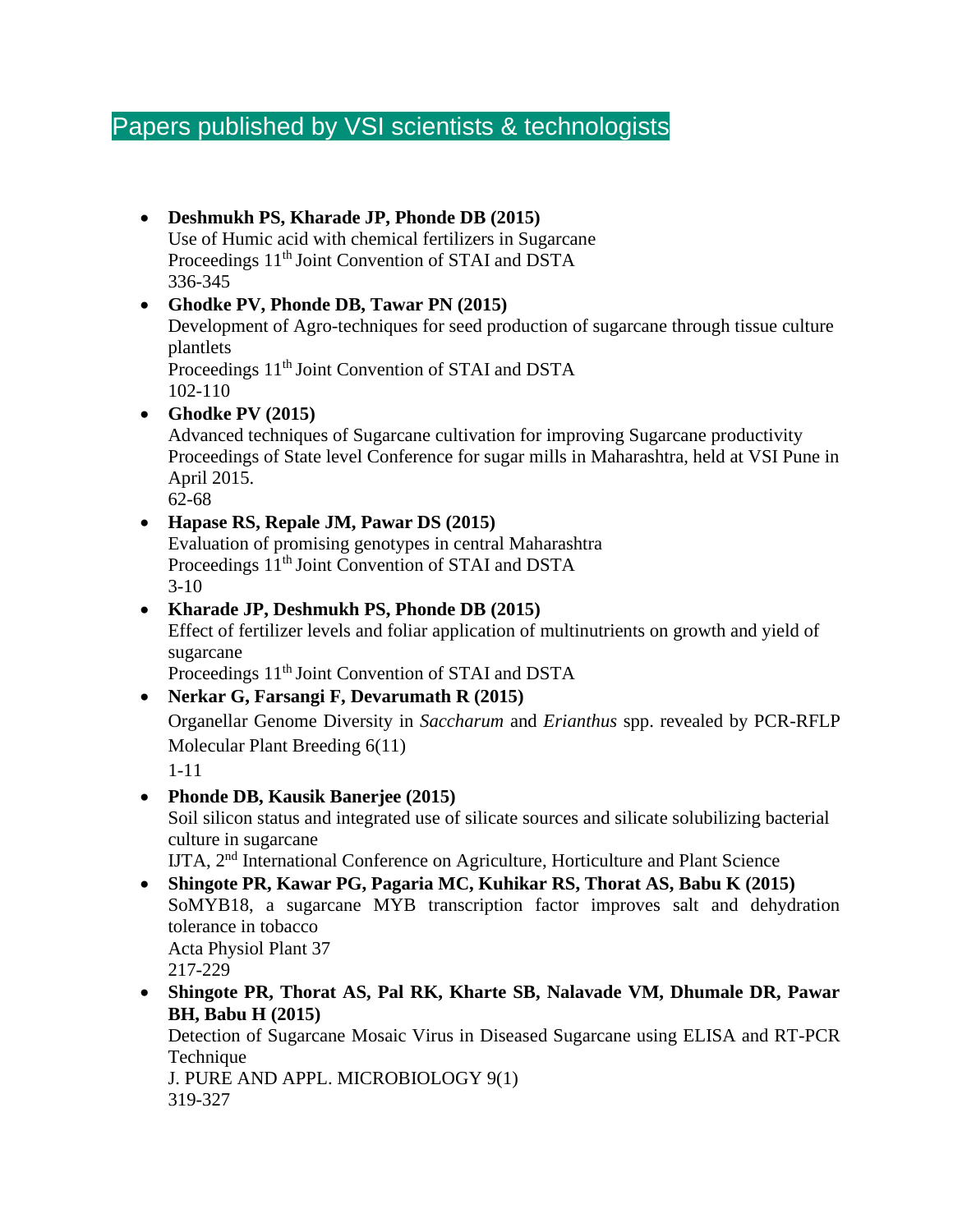#### • **Shinde PP (2015)**

Planting geometry in relation to mechanization in Sugarcane Proceedings 11<sup>th</sup> Joint Convention of STAI and DSTA 299-307

#### • **Shinde PP (2015)**

Fertilizer management through drip irrigation in sugarcane Proceedings  $45<sup>th</sup>$  Annual Convention of SISSTA 95-98

#### • **Thorat AS, Muley AB, Shingote PR, Nalavade VM, Babu H (2016)**

Establishment of sterilization method for emergent quality of sugarcane (*Saccharum officinarum* L.) in an efficient micropropagation system RJPBCS 7(2)

1122-1135

#### • **Londhe MB, Dumanavar PS, Dani RV (2015)**

New Formula For Estimation Of Heat Transfer Coefficient (Htc) In Multiple Effect Evaporators Proceedings 11<sup>th</sup> Joint Convention of STAI and DSTA 674-689

#### • **Londhe MB, Sidanale VP, Patil RR, Dani RV (2015)**

Comparative study of Hydrometer Brix % Vs Refractometric Brix % for sugar process daily report preparation Proceedings 11<sup>th</sup> Joint Convention of STAI and DSTA 660-673

#### • **Londhe MB, Sidanale VP, Patil RR, Dani RV (2015)**

Reduction in steam consumption during sugar processing – Present status and future alternatives

Proceedings of Maharashtra State Level Sugar Industry Conference 2015, VSI 141-149

### • **RV Dani, RN Bhosale**

Sucrose Based Cane Payment Proceedings of Maharashtra State Level Sugar Industry Conference 2015, VSI 137-140

#### • **Sapkal DB, Shinde V V**

Achieving zero water requirement and wastewater minimization in sugar mill- practical experience Proceedings of Maharashtra State Level Sugar Industry Conference 2015, VSI

127-129

### • **Sidanale VP, Bhosale RN**

Sugar quality improvement Proceedings of Maharashtra State Level Sugar Industry Conference 2015, VSI 150-15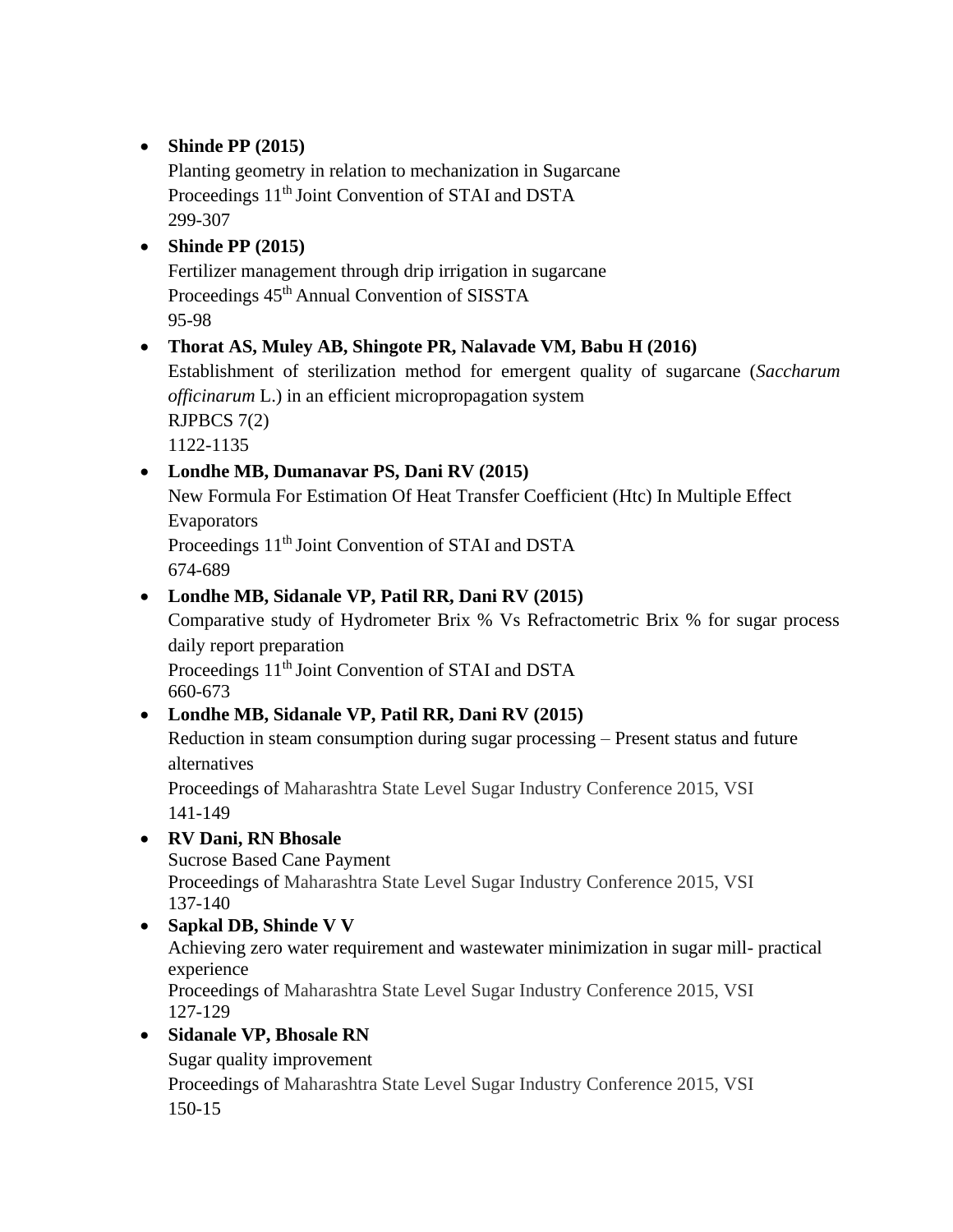• **Paradh AD**

Review: Gram negative bacteria in brewing Advances in Microbiology, 6 (03) 109-209

• **Patil RS, Patil SV**

Production of Di-acetyl in molasses fermentation and its separation in distillation- case study

Proceedings 11<sup>th</sup> Joint Convention of STAI and DSTA 776-787

• **Deshmane Amol, Darandale Vikas, Nimbalkar Deepali, Nikam TD, Ghole Vikram (2015)**

Sugar mill effluent treatment using *Spirulina* for recycling of water, saving energy and producing protein

International Journal of Environmental Science and Technology: (Published online on 7<sup>th</sup> Oct 2015) DOI 10.1007/s13762-015-0891-1

(**Impact factor of Journal (2014): 2.190)**

• **Deshmane Amol, Nimbalkar Deepali, Darandale Vikas, Rao Pawan Kumar, Ghole Vikram (2015)**

Economical and Energy Saving Option for Sugar Mill Effluent Treatment Proceedings of 45<sup>th</sup> Annual Convention SISSTA 263-269

## Paper Presentations

- **Gaikwad HD, Hasabnis SN, Dalvi SG**  Bio-technological approaches for control of purple blotch disease in onion. Sixth International Conference on Plant Pathogen and People, New Delhi • **Ingle TS (2015)** Modern juice extraction options for energy conservation Maharashtra State Level Sugar Industry Conference 2015, VSI • **Patil KR (2015)** Status and potential for surplus power cogeneration in Maharashtra Maharashtra State Level Sugar Industry Conference 2015, VSI • **Patil KR (2015)**
- Energy conservation for maximizing export power Sugar conference at K V K, Baramati
- **Patil SV (2015)**

B- Heavy molasses route for enhancing ethanol production and reducing sugars stocks in the country

Maharashtra State Level Sugar Industry Conference 2015, VSI